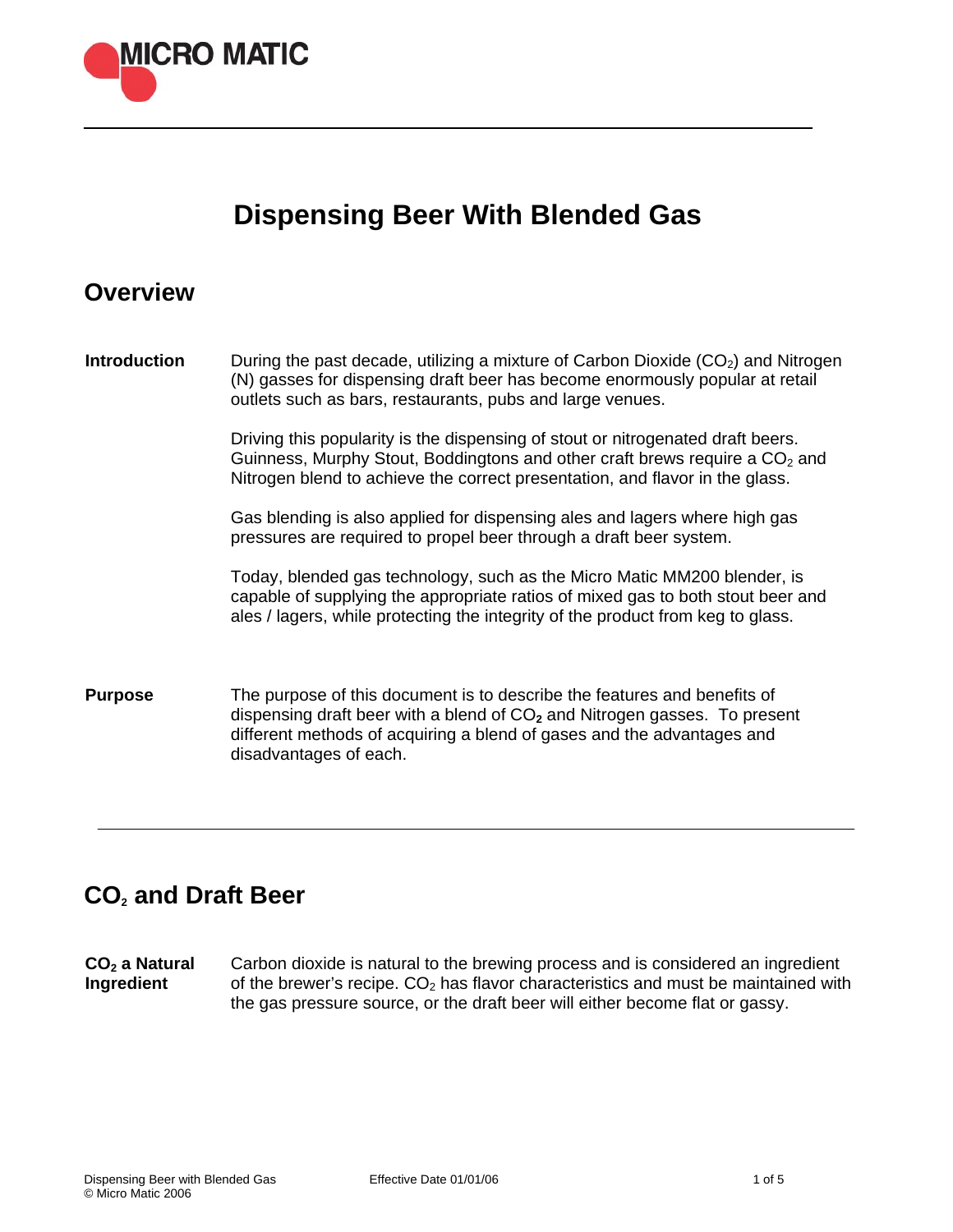

### **CO2 and Draft Beer (continued)**

CO<sub>2</sub> Pressure **and Beer Carbonation**  The  $CO<sub>2</sub>$  content in beer is measured in volumes. Temperature, applied gauge pressure (Pounds Square Inch Gauge – "PSIG"), and the gas blend ratio influence the  $CO<sub>2</sub>$  content.

> If the  $CO<sub>2</sub>$  partial pressure in the mix is too low, this allows  $CO<sub>2</sub>$  to leave the beer and enter the keg's headspace resulting in flat beer.

If the  $CO<sub>2</sub>$  partial pressure is too high in the mix,  $CO<sub>2</sub>$  is imparted in the top surface layer where the beer and gas headspace meet, saturating the beer. This layer of gas-saturated beer will eventually be at the bottom of the keg and it will be like trying to dispense a beer mousse…all foam.

These conditions are undesirable for pour cost or resale at a retail establishment.

The key is to apply the correct  $CO<sub>2</sub>$  partial pressure to maintain equilibrium in the keg, so the  $CO<sub>2</sub>$  in the beer does not leave solution nor is there gas being imparted into the beer.

#### **Nitrogen and Draft Beer**

**Nitrogen Features**  Nitrogen has the symbol N, and is a colorless, odorless, tasteless and mostly inert non-metal gas. It is readily obtainable, as it constitutes 78% of the Earth's atmosphere.

> Nitrogen has a wide variety of applications, including serving as a more inert replacement for air where oxidation is undesirable as in dispensing beer. Nitrogen is perfect for blending with  $CO<sub>2</sub>$  and supplying the extra hydraulic push required during dispensing.

Nitrogen is used to nitrogenate some beers, particularly stouts, which make the draft beer smoother with a thicker, tighter knit head (foam).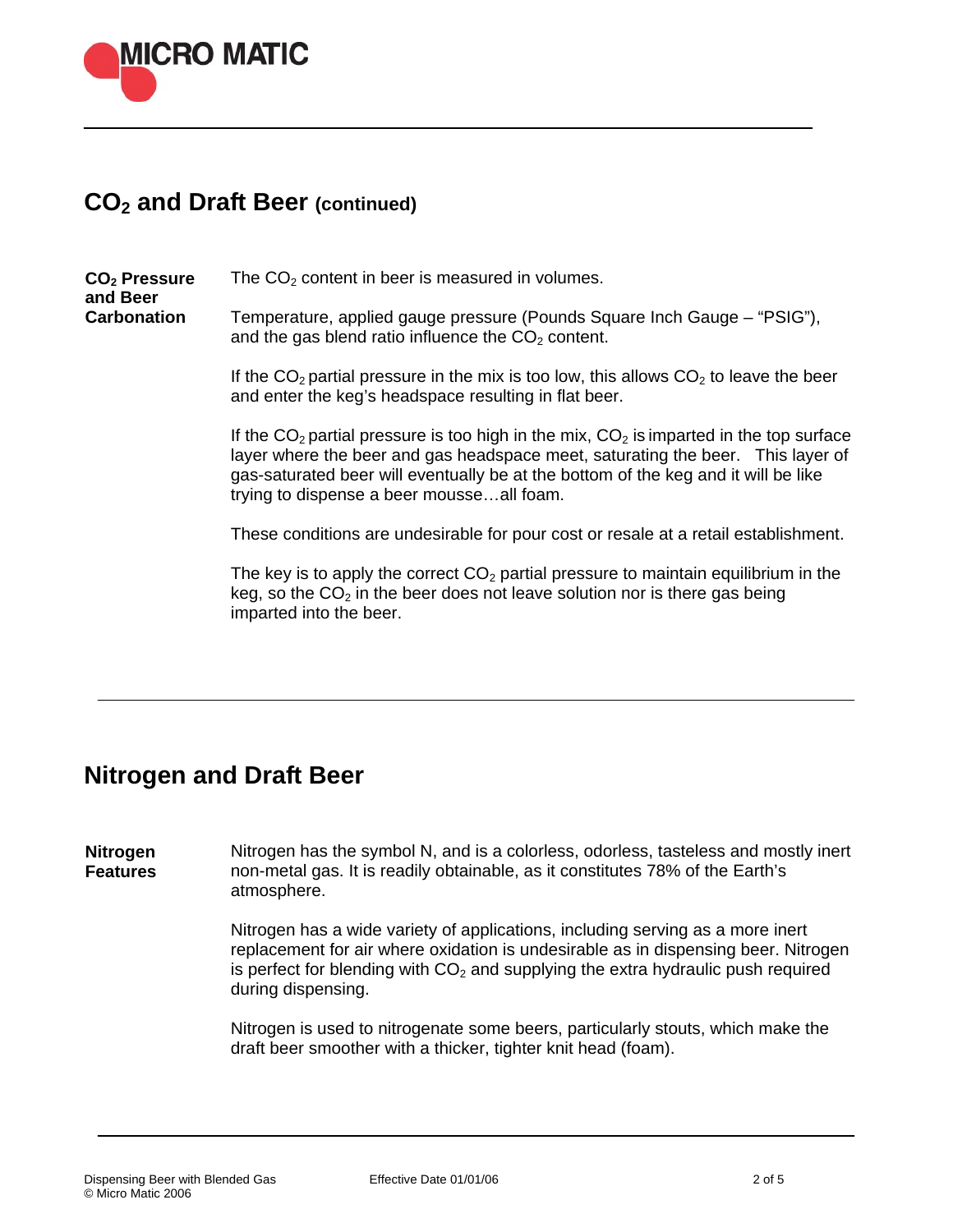

# **Blending Gasses**

#### **Why blend Gasses**  Different Beers require different gas blends to maintain the brewers favor characteristics. A nitrogenated beer will typically have a lower  $CO<sub>2</sub>$  content (volume) and thus demands a lower  $CO<sub>2</sub>$  partial pressure. However, the beer must still be propelled through a draft beer system. This requires an applied gas pressure (PSIG) much higher than the  $CO<sub>2</sub>$  partial pressure. The difference in pressures is made up with a ratio of Nitrogen.

Nitrogen is the Brewers choice, because it is also a key ingredient used to achieve the thick and tight knit foam characteristics associated with Nitrogenous beers on tap. A higher applied pressure is also required for dispensing stout beers through stout faucets to acquire the cascading effect and creamy froth in the glass. Applying the right blend of Nitrogen and  $CO<sub>2</sub>$  for the applied pressure required by the beer system, will assure a high quality, great tasting beer.

Nitrogen is also blended with  $CO<sub>2</sub>$  to propel traditional Lagers and Ales through a draft beer system. Lagers and Ales do not contain Nitrogen, so the Nitrogen is only used to compensate for the difference between the beer systems required applied pressure (propelling pressure) and the  $CO<sub>2</sub>$  partial pressure needed to maintain the flavor and quality of the beer on tap.

Typically beer systems greater than 25' in length and or those with chronic temperature fluctuations will require the higher applied pressures.

**The Gas Blend Ratio**  The gas blend ratio is based on the  $CO<sub>2</sub>$  volumes of the product, temperature of the beer, and required applied pressure to the keg.

> $CO<sub>2</sub>$  Volumes for stout beers such as a Guinness range from 1.2 volumes to craft stouts with up to 1.7 volumes. Ales and lagers can range from 2.2 up to 2.8 volumes and in some craft beers, higher.

> An ideal liquid temperature is 38° F. A survey of American consumers finds this to be very desirable temperature for consumption and the  $CO<sub>2</sub>$  in the beer is very stable.

The "PSIG" at the keg using mix gas normally range from 20 to 25 PSIG for ales and lagers, and up to 30-40 PSIG for stouts. To acquire equilibrium with stouts a 25%  $CO<sub>2</sub>$  / 75% nitrogen mix is ideal and for ales and lagers a 60%  $CO<sub>2</sub>$  / 40% nitrogen ratio is required.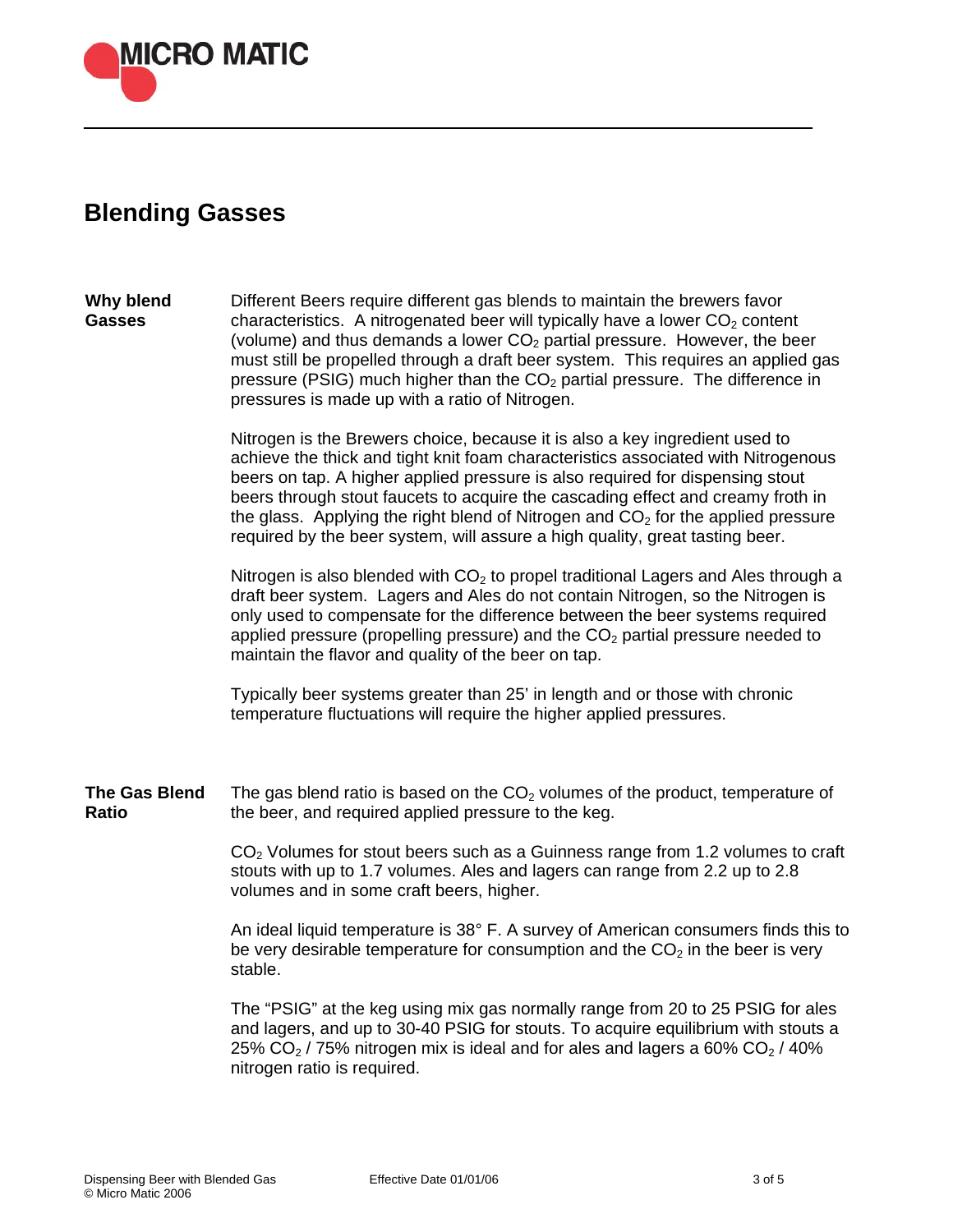

# **Mixed Gas in Cylinders**

| <b>Mixed Gas</b><br><b>Overview</b>                          | Mixed gas from cylinders and on-site gas blending are the two sources of this<br>medium for dispensing draft beer. Mixed gas in a gas cylinder is normally a mix of<br>CO2 (25%) and N (75%) and available through existing gas suppliers. It is<br>commonly called "beer gas" or "Guinness gas".                                                                                                                                                                                                                                                                                                 |
|--------------------------------------------------------------|---------------------------------------------------------------------------------------------------------------------------------------------------------------------------------------------------------------------------------------------------------------------------------------------------------------------------------------------------------------------------------------------------------------------------------------------------------------------------------------------------------------------------------------------------------------------------------------------------|
| <b>Risk of using</b><br><b>Mixed Gas</b><br><b>Cylinders</b> | Mixed gas in a cylinder with a ratio of 25% $CO2$ / 75% N is appropriate for stout<br>beers but when applied to ales and lagers, allows the beer to go flat because the<br>partial pressure of $CO2$ is too low.                                                                                                                                                                                                                                                                                                                                                                                  |
|                                                              | Gas suppliers have difficulties raising the ratio of $CO2$ in the mix as this gas<br>eventually liquefies under high pressure in the cylinder.                                                                                                                                                                                                                                                                                                                                                                                                                                                    |
|                                                              | This mix in a cylinder is expensive, and the ratios of $CO2$ and Nitrogen can be<br>very inconsistent and the amount of gas contained in the cylinder is low.                                                                                                                                                                                                                                                                                                                                                                                                                                     |
|                                                              | The internal pressure of mixed gas cylinders is also considerably higher than a<br>cylinder containing only $CO2$ , thus increasing the potential risk of an accident.                                                                                                                                                                                                                                                                                                                                                                                                                            |
| <b>Misusing Mixed</b><br><b>Gas Cylinders</b>                | Unfortunately, many retail outlets are improperly applying mixed gas in a cylinder<br>to their beers on tap. These retail establishments are attempting to offset system<br>inefficiencies, temperature fluctuations, with higher applied gas pressures and the<br>wrong gas blend ratios, thus affecting the beer's flavor, quality and sales. This is<br>a costly mistake, because draft beer is so profitable, the last thing a bar owner<br>should do is serve off-taste draft beer, and cause their customers to switch to a<br>bottle, can or worse yet, go somewhere else to drink a pint. |